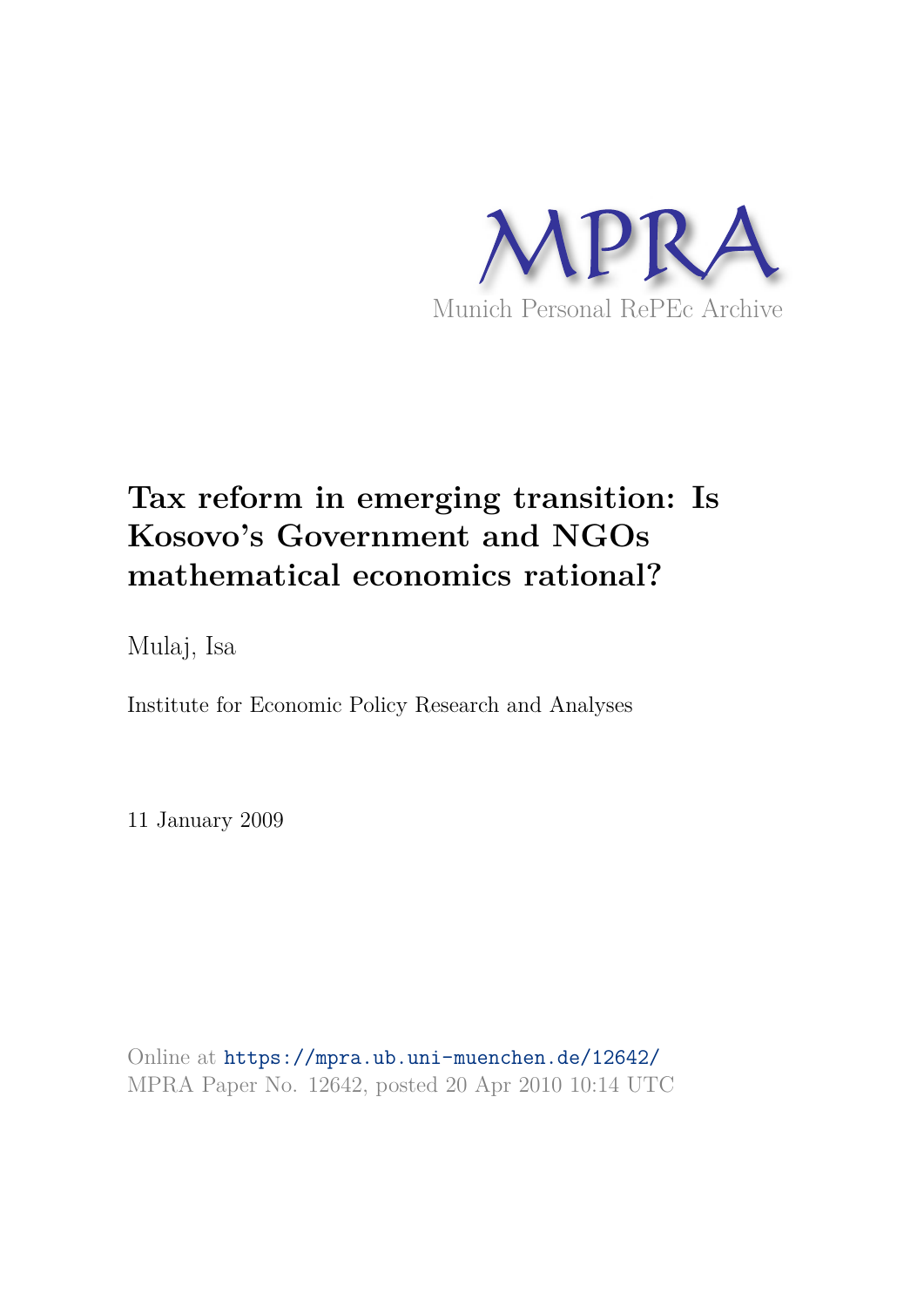# **Tax Reform in Emerging Transition: Is Kosovo's Government and NGOs Mathematical Economics Rational?**

Isa Mulaj Senior researcher and coordinator for Kosovo of the Institute for Economic Policy Research and Analyses, Pristina, Kosovo E-mail: Isa.Mulaj@gmail.com

# *Abstract*

*Tax reform in small emerging democracies is difficult to measure what effects is likely to produce due to countries' aggregate political and economic vulnerabilities. If both are taken as remaining relatively stable, then it is easier to discuss what impact the reform introduced may have in the economy and her stakeholders. In absence of a monetary policy, the Government of Kosovo in mid-2008 adopted the changes in tax rates taking effect from January 2009, with the aim to foster economic growth and improve business competitiveness at least in the regional market of the Balkans. This article critically assesses the proposed and approved changes by the Government that were in line with the proposals made by business community Non-governmental Organizations (NGOs), and concludes that this tax reform is not well thought-out and properly analyzed to expect the benefits for which it was too optimistically hoped for, especially in relation to key stakeholders such as the Government's budget, business development, and consumers.* 

*Keywords:* Kosovo, Ministry of Economy and Finance, tax reform, business associations, value added tax.

*JEL Classification:* D31, H21, J31, P46.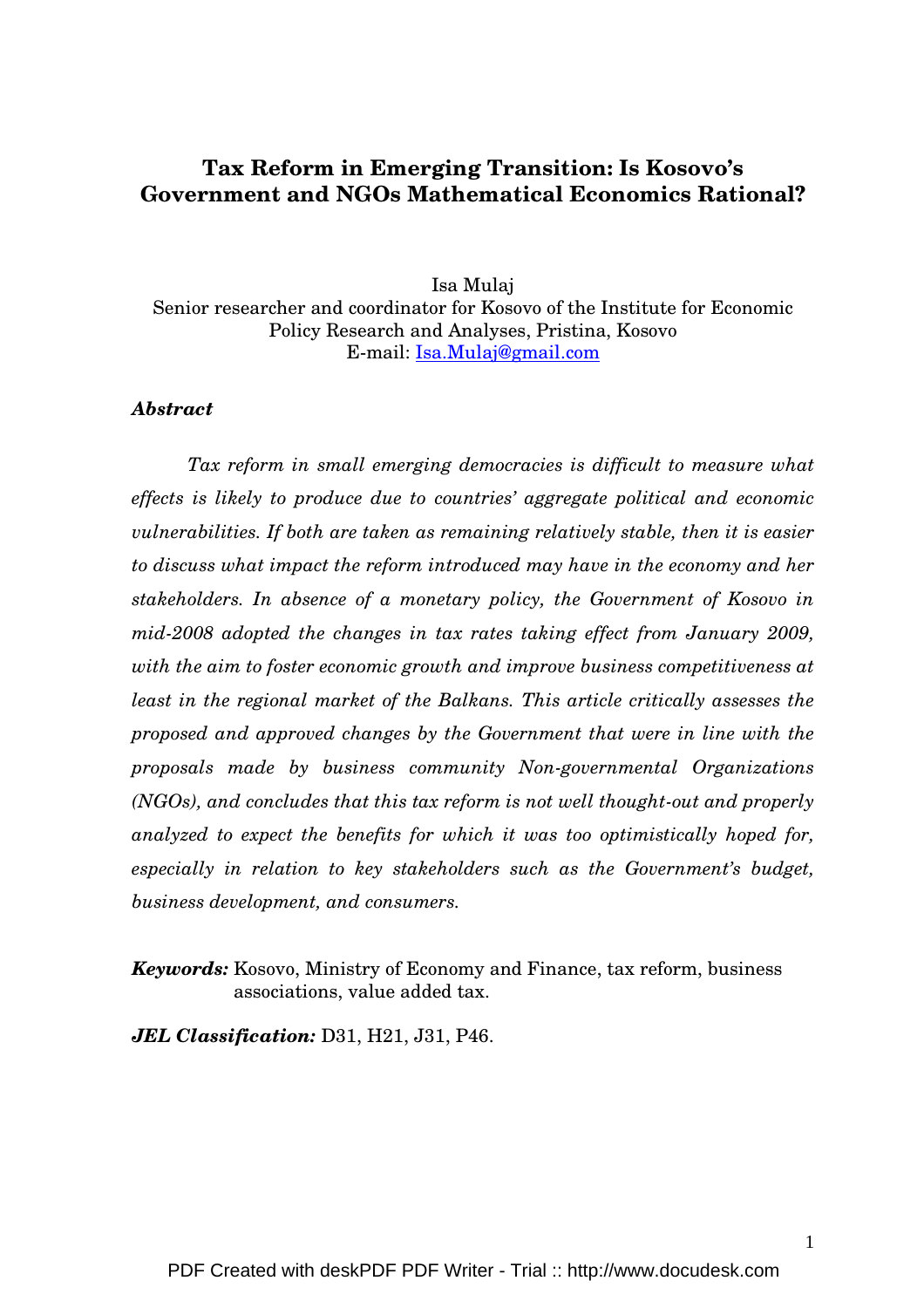### **Proposed and approved tax rate changes**

For a long time, a number of NGOs and the overwhelming majority of businesses had identified tax rates in place as the main barrier to Kosovo's economic growth. They considered lowering of tax rates as indispensable towards business development and improving competitiveness. Many proposals by individual NGOs, namely by the organizations defending the interests of business community, were addressed to the United Nations Interim Administration in Kosovo (UNMIK) and the Government of Kosovo. After remarks by the UNMIK that the NGOs should speak with one voice or have their demands jointly addressed, a more unified proposal was made. A document by Investment Promotion Agency of Kosovo (IPAK) entitled "A Proposal for Changing of Fiscal Policies: Investment Incentives" of July 04, 2008 proposed the following tax rate changes: Corporate Income Tax (CIT) to be halved from 20% to 10%, Personal Income Tax (PIT) with a progressive rate to be also halved from 20% to 10% for monthly incomes of over  $\epsilon$ 450, Value Added Tax (VAT) to remain unchanged at a flat rate of 15%. The same document contained the proposals of main NGOs that represent and defend the interests of business community. The Alliance of Kosovan Businesses (AKB) had the following proposals for tax rates: CIT 8%, PIT 8%, VAT 3% and 17%; American Chamber of Commerce (AMCHAM) CIT 7%, PIT 7%, VAT 16%; and, Kosovo Chamber of Commerce (OEK) CIT 7%, PIT 7% and 12%, and VAT 15%.1 All these three business associations were trying to justify that a sharp decline in the CIT rate would provide greater opportunities for investment in production sector, generate employment, increase tax revenues and the demand for consumption goods, shift away a large proportion of the population from social assistance, and substantially lower fiscal evasion. The NGOs came to a conclusion that such a tax reform would lead to a better general economic welfare.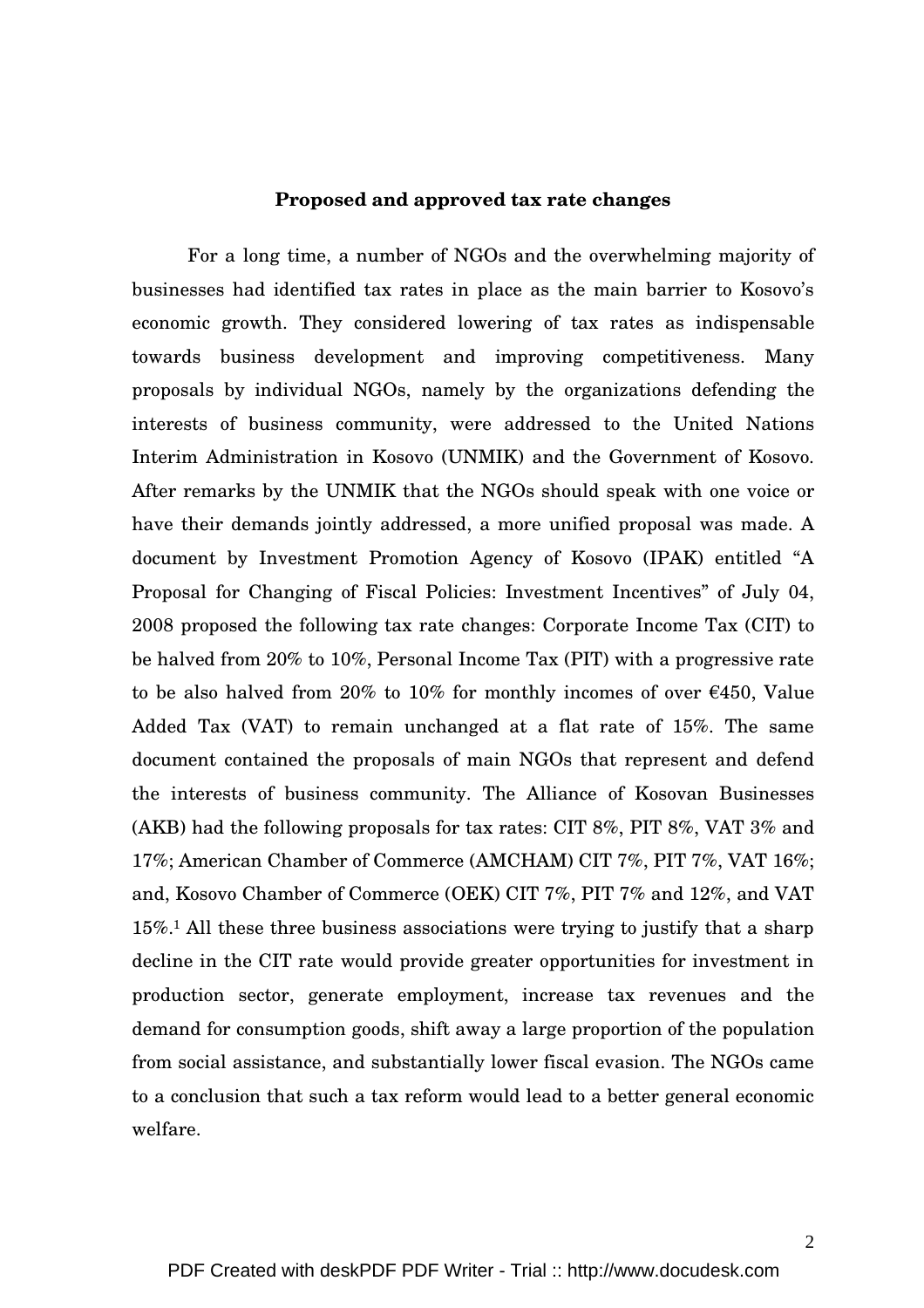On July 28, 2008 the Government appears to largely have complied with the demands of these NGOs and the IPAK when it approved the proposal of the Ministry of Economy and Finance (MEF) to change the rates in taxation scheme. The decision was expected to come into force on January 2009 and is now in full force. The MEF's approved proposal had the following tax rate changes: CIT to be halved or decreased from 20% to 10%; VAT will increase from 15% to 16%; excise tax to be increased for several items, among which, tobacco will be charged a new amount of  $\epsilon$ 21 (up from  $\epsilon$ 17) per kilogram; and PIT for salaries in excess of  $\epsilon$ 450 to be lowered from 20% to 10%. Few weeks before this change was proposed and introduced, the three business community NGOs had the following proposals for the PIT rate: AKB 8%, AMCHAM 7%, OEK 7% and 12%.

Before discussing on potential impact and effects of all proposed changes in tax rates, it is worth referring to a report by the International Monetary Fund (IMF) about Kosovo prepared during April 21 – 29, 2008 or before the NGOs and the MEF presented their proposals. The IMF's report appreciated some improvements in fiscal discipline, though it accused the MEF for poor budget planning and weak expertise in spending it. Given Kosovo's limited taxation base, the MEF that the desire to decrease the CIT rate should not go under 15% due to implications it can have for budget revenues. The most serious objection was addressed to insufficient efficiency of the Tax Administration of Kosovo (TAK) for which, urgent improvements were recommended. This sector of collecting tax revenues for Kosovo's budget, was advised to establish a comprehensive system of registering the taxpayers, files and payments. Without a substantial improvement in the presumably outdated IT system, any move to change the tax rates may be very little useful, if not at all. Kosovo's tax system was regarded as relatively good and simple compared to that of the countries in the region.2 In general, concerns expressed were that without a sound strengthening of the TAK's management and efficiency, the existing taxation system as well as proposed changes, will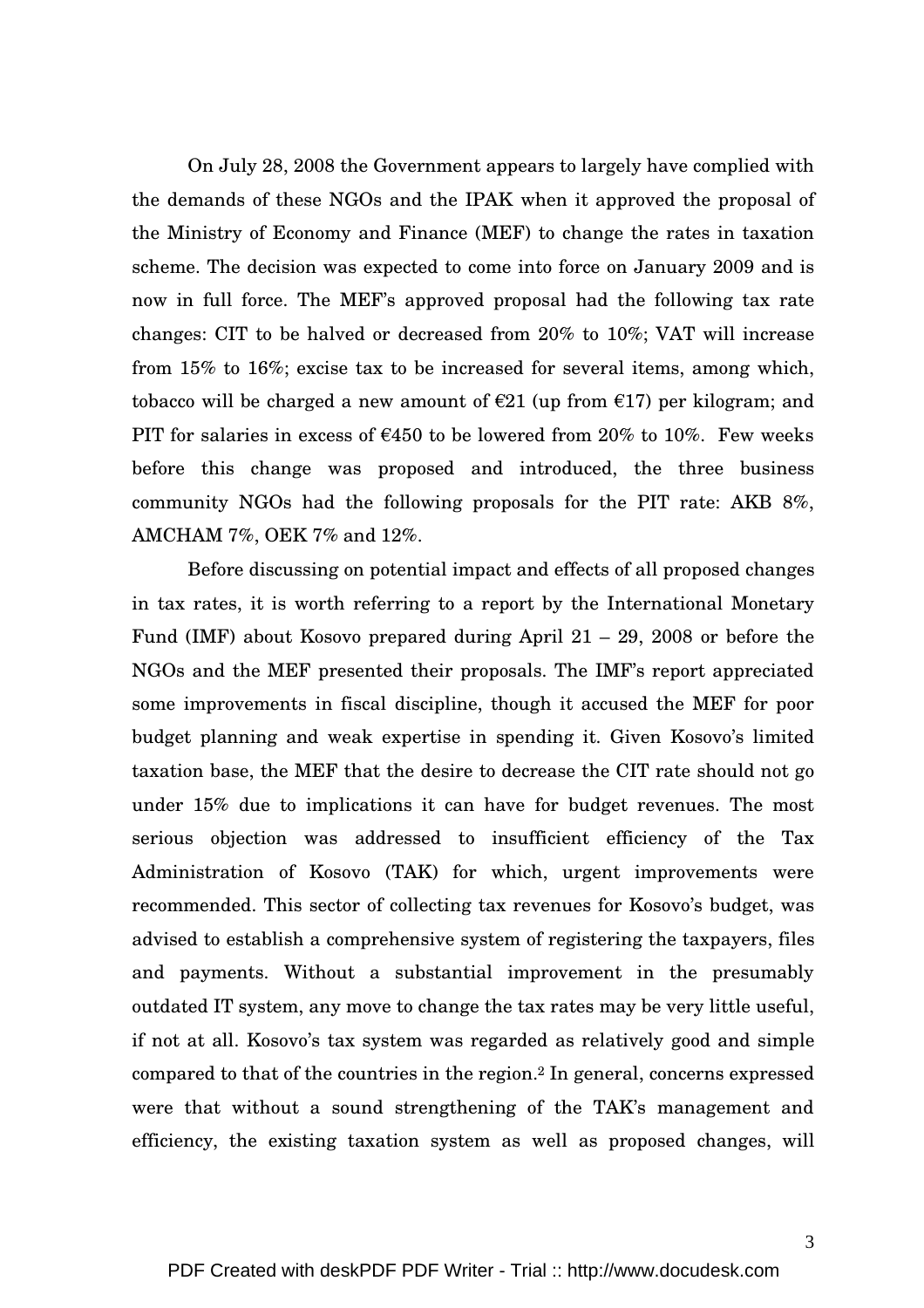neither produce any impressive result nor will lower the very high share of informal sector of the economy for which, the business community NGOs and IPAK were convinced that only lower tax rates will significantly reduced it.

# **What the proposed and approved changes aim to achieve and where they can lead?**

It is not difficult to discuss about economics and make good proposals on how to achieve certain goals. Jokes about studying economics at the Pristina University perhaps nowhere were told by non-economists.3 But to what extent the MEF *et al* proposals were and are in line with encouraging economic growth and welfare? To answer this question, it is crucial to consider one important fact; poverty in Kosovo is widespread. A recent report by the World Bank estimates that around 45% of Kosovo's population lives in poverty line, and close to that percentage is the unemployment rate.4 These two indicators, however, should not be identified as synonymous despite that they may be strongly correlated. There are people who are employed but fall in the category of poverty due to their very low level of earnings, as there are also people who are jobless and do not belong to the group of those who live in poverty. The latter group may depend on others, e.g. remittances which in Kosovo, by different estimations vary from 10% to 15% of GDP. A further discussion between unemployment and poverty seems not to serve any useful purpose here. What is more relevant to remember is that close to half of Kosovo's population lives in poverty line. Their incomes are mostly spent on everyday consumption goods. Yet, spending the entire incomes in daily consumption may not be sufficient for 15% of the population estimated to live in extreme or food poverty. By increasing the VAT from 15% to 16%, consumption for the poor may become more expensive. The rise of VAT, excluding other factors, is likely to force businesses to raise the prices of consumption goods, the final burden of which will fall on consumers. To sum it up, the new VAT rate further deteriorates economic conditions of almost half of the population, plus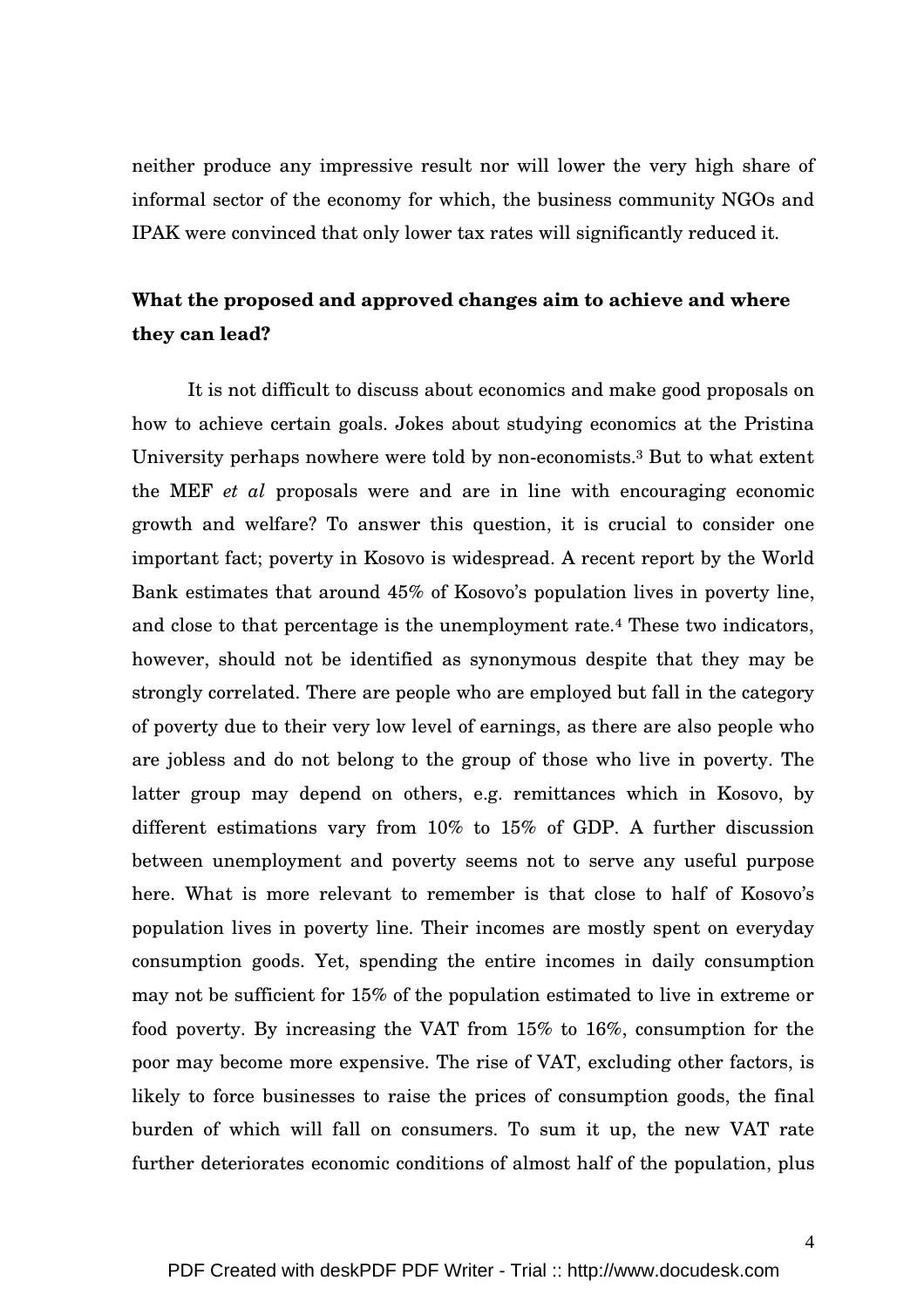it may bring additional people into poverty line, *ceteris paribus*. The process of castling between the rise in VAT and fall in PIT that the Government thinks will keep sustainability or neutrality in budget revenues, is also not a carefully planned or smart policy.5 The large number of population which is unemployed does not have regular incomes that the TAK would evidence in her deficient tax register system. What importance for state budget revenues will have the rise or fall in the PIT rate for the people who do not have formal earnings or are not registered with the PIT system? Or, the Government thought that this can be taken as a VAT in consumption?

Sharp decrease in the CIT rate without more detailed analysis is another mistake and hurried decision of the Government having potential implications for budget revenue sustainability. Corporations are entities that have more resources and incomes than the poor and the unemployed. It was constantly overemphasized that the CIT at 20% is very high, and as such, it puts Kosovo in a disadvantageous competitive position against neighboring countries to attract foreign investment. As a matter of fact, the CIT rate in Albania is 20%, FYR Macedonia 12%, Montenegro 9%, and Serbia 10%. However, VAT rate in Albania is 20%, FYR Macedonia 18%, Montenegro 17%, and Serbia 18%. In addition, these countries have other types of taxes that Kosovo has not yet introduced, such as social security contributions that vary from 9.6% in Montenegro to 21.7% in Albania, then, property transfer tax, and so on.6 The problem is not with higher or lower rate of taxes alone to decide for investors to invest in Kosovo or elsewhere. Foreign investors, apart from the CIT, pay other taxes which, in the neighboring countries appear to be higher. True, lower tax rates are a significant incentive to attract investors, though many studies for transition economies have indicated that this makes sense only if a considerable number of other supportive measures are in place.7 Also, it is not rational to assume or take it as a clear cut that a sharp reduction in the CIT rate will make foreign investors to invest more or the part that they were eligible to pay to the state under the previous tax rates. It may happen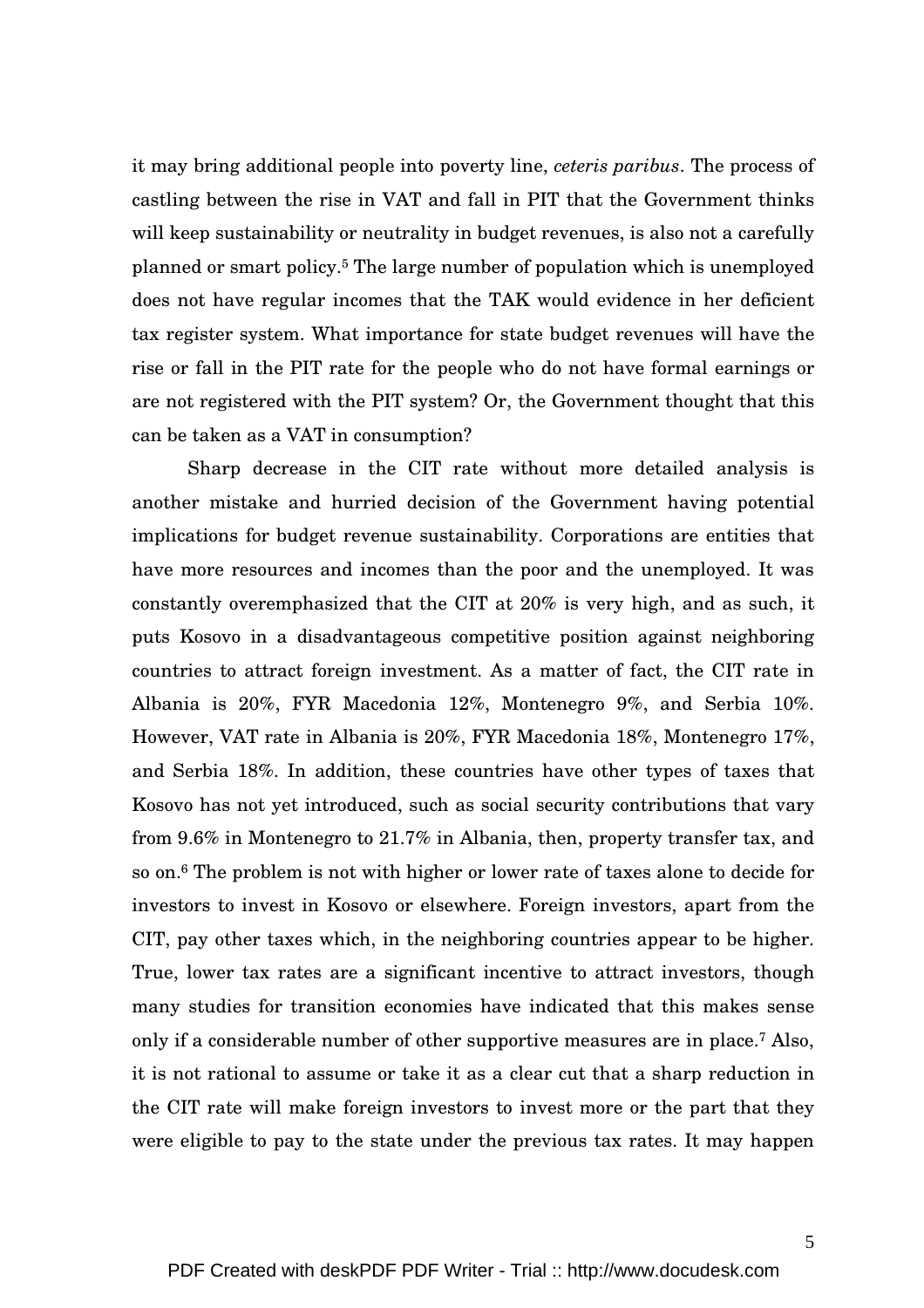that they transfer their entire profit, and they are free to do so under the provisions to expatriate the profit, to their accounts abroad as it happened in Albania with pyramid schemes that brought about the collapse of the state. If the state collects more taxes from corporations, then it can invest the same in public goods or use it alternatively in projects of general welfare, the effect of which will obviously be observed. The shortcomings in the case under consideration, rely on well grounded and justified remarks for the TAK and the MEF in planning, managing and spending the budget. It has been reported and frequently made public in the media that many foreign companies operating in Kosovo have over  $\epsilon$ 40 million unpaid taxes. There are foreign investors as well as domestic businesses that do not pay taxes. All were released from fines and penalties for hiding taxes by a decision of the MEF, just after the new tax rates were approved. The tax amnesty was applicable until 2009. How much further the Government wants to encourage them? To think that halving the tax rate makes the taxpayer honest that s/he will voluntarily come to pay, is wrong. Even if the CIT was to be reduced to 5%, the taxpayer will never pay whenever it has the opportunity to do so. Collecting taxes is not a desire or incentive on the side of entities eligible to pay – it is an obligation enforced and executed by the state. A popular proverb in the United States says: "If someone has died while being asleep, s/he probably has been dreaming about being prosecuted and punished by the state authorities for not paying taxes". But the Government of Kosovo does not have difficulties in making the budget ends meet. The grave concern is with the way how the budget is spent and not used. As of 2007, the cumulative budget surplus was around 40% of total budget of the same year. Collected but not spent revenues left many deficiencies in providing public goods and services.

The Government takes the problem of reforming the tax system as a basic concept from the textbooks of economics and thinks it can work as it is written there. In the Government's view, a decline in the CIT rate should encourage or bring foreign investors in who would invest and employ more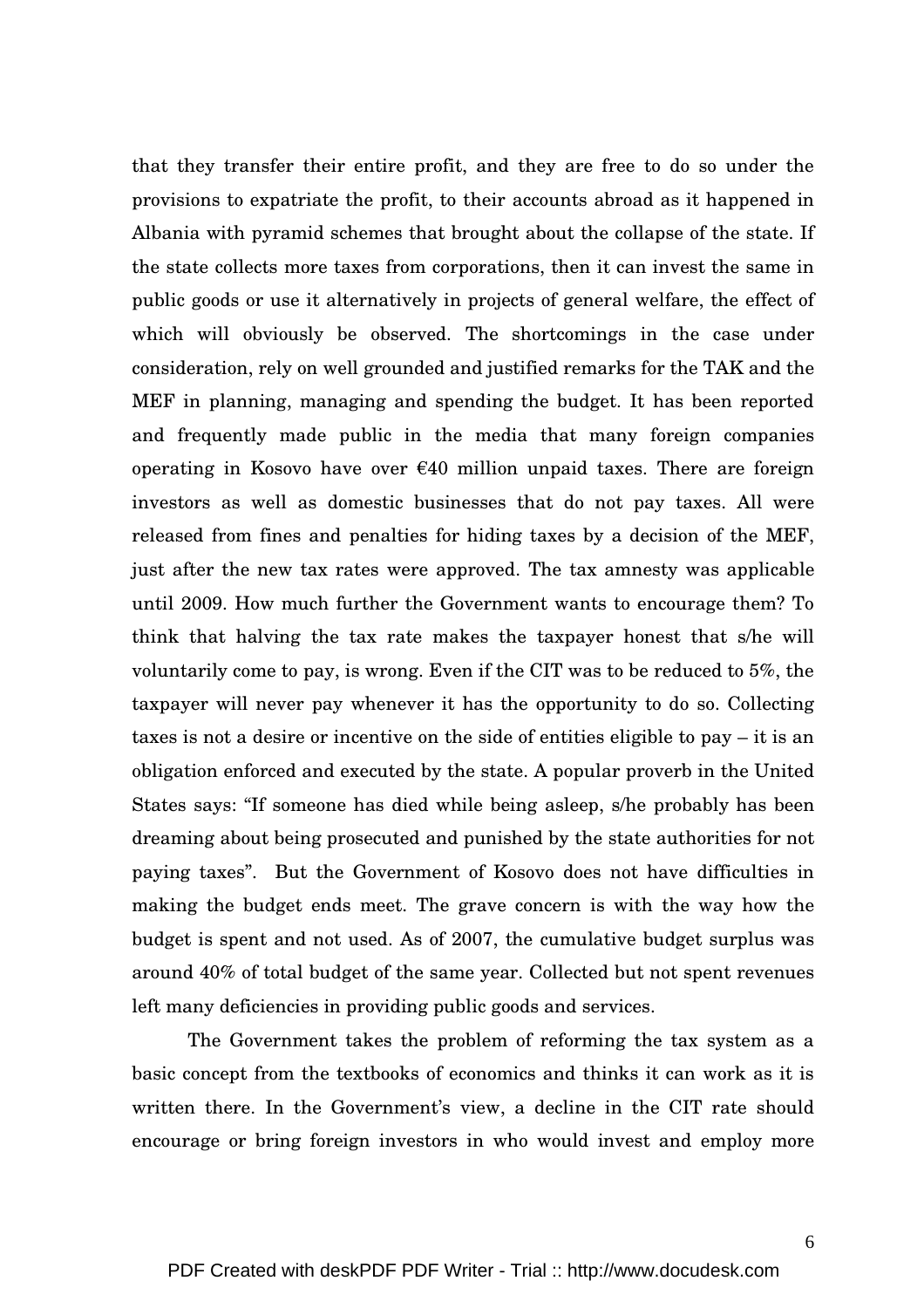people, then reinvest the profit, employ additional people, and pay more taxes to the state that would subsequently cause budget revenues to rise. All these were probably to result in higher economic growth rate and better welfare. This chain effect may only work under the assumption if other factors are taken as constant, which in Kosovo, more than in any other European country, are less likely to remain.

What is expected to happen from the Government's new tax rates or castling between the VAT and the CIT is more or less known. This system aims at further increasing of income differences between the very few rich by making them richer, and the very large proportion or almost half of the population in poverty even poorer. The rise in income differences is a significant limitation factor in economic growth and development in transition economies.8 The problem becomes more severe for those economies facing massive unemployment rate and widespread poverty such as Kosovo. The Government seems not to have properly calculated as what it wants to achieve in a nascent independent country at the time when it needs more resources to finance her expenditures, provide a better environment for businesses and cope with ongoing deterioration of economic conditions of the population, whose very low purchasing power constrains business development and growth. Economic growth rate estimated at 3% in 2008 was generally considered too small for inroads to change the current socio-economic situation. The Government's projected economic growth rate with unreliable data at 6% for 2009 has been moderately called by many economists as too optimistic, and in extreme form as a political propaganda. The politicians too often fail to understand that economy is the biggest politics for the state. It appears that the Government is not interested to make the state stronger with the tax changes it made. These changes to some extent are not castling but twaddling scheme.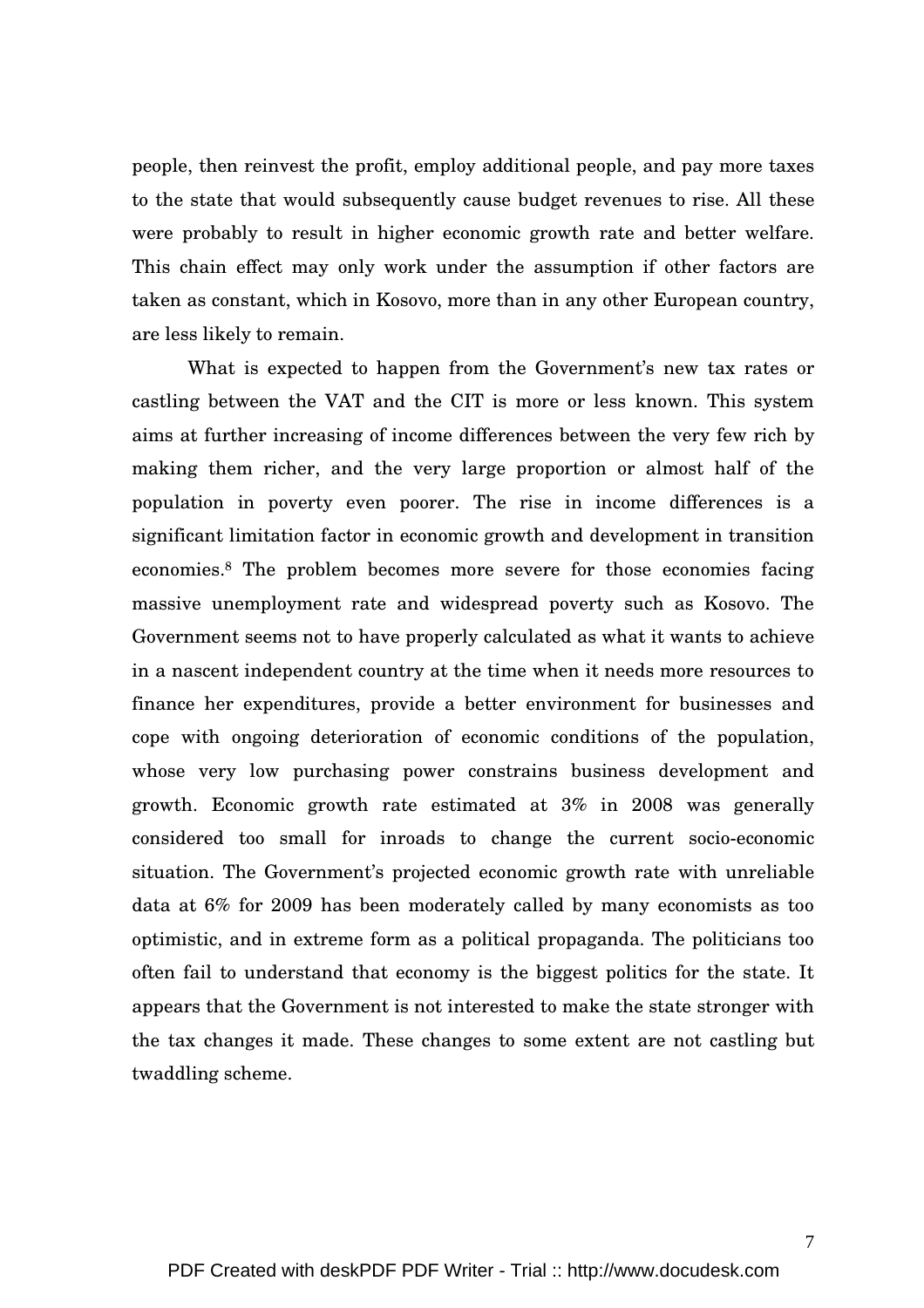#### **MEF and the TAK continue to misinform taxpayers**

The MEF and its department of tax revenue collection – the TAK never wanted to correct a technical error and wrong information they were and still are transmitting to businesses and the population on the VAT rate of change. This (on purpose or who knows for what reason) mistake has persisted from the day when the MEF proposed the change and the Government approved it on July 28, then on December when the Assembly of Kosovo voted the changes in tax rates. The government authorities and high ranking officials reported and the media broadcasted the rise of VAT from 15% to 16% as an increase of only 1%. The same belief is present among them even today and may be in the future. As such, it was not correct then, neither is today nor it will ever be in the future. Here is a simple argument with elementary school mathematics that an increase in the rate of VAT from 15% to 16% or by one percentage point, is an increase precisely by  $6.67\%$ :  $1/15 \times 100 = 6.67$ . If an item before tax has a price of  $\epsilon$ 100 and the consumer buys it in the shop increased by VAT at 15% or with a total price of  $\epsilon$ 115, the buyer pays the seller and this one to the TAK the sum of  $\epsilon$ 15 as VAT. From January 2009, the same item will cost: €100+16% VAT = €116. Instead of €15 that the buyer has been paying by the end of 2008, s/he will pay  $\epsilon$ 16 or  $\epsilon$ 1 more, which is 6.67% more.<sup>9</sup>

# Example:

If a book has a price of  $\epsilon$ 20 and the reader buys it with VAT included at a rate of 15% or  $\epsilon$ 3, then total price of the book is  $\epsilon$ 23. The price of the same book from January 1, 2009 becomes:  $\epsilon$ 20+16% VAT (or  $\epsilon$ 3.20) =  $\epsilon$ 23.20. Comparing the book's price with VAT in 2008 and 2009, the overall increase in price is  $\epsilon$ 0.2 or 20 euro cent. Expressed in percentage terms, total price is  $0.2/23x100 = 0.87\%$ . One may think that this is what the Government, MEF, TAK, NGOs, businesses and the citizens thought when being informed about a 1% increase in VAT. Let us remind once again: the Government did not introduce or adopt any price reform, but the change in the VAT rate. The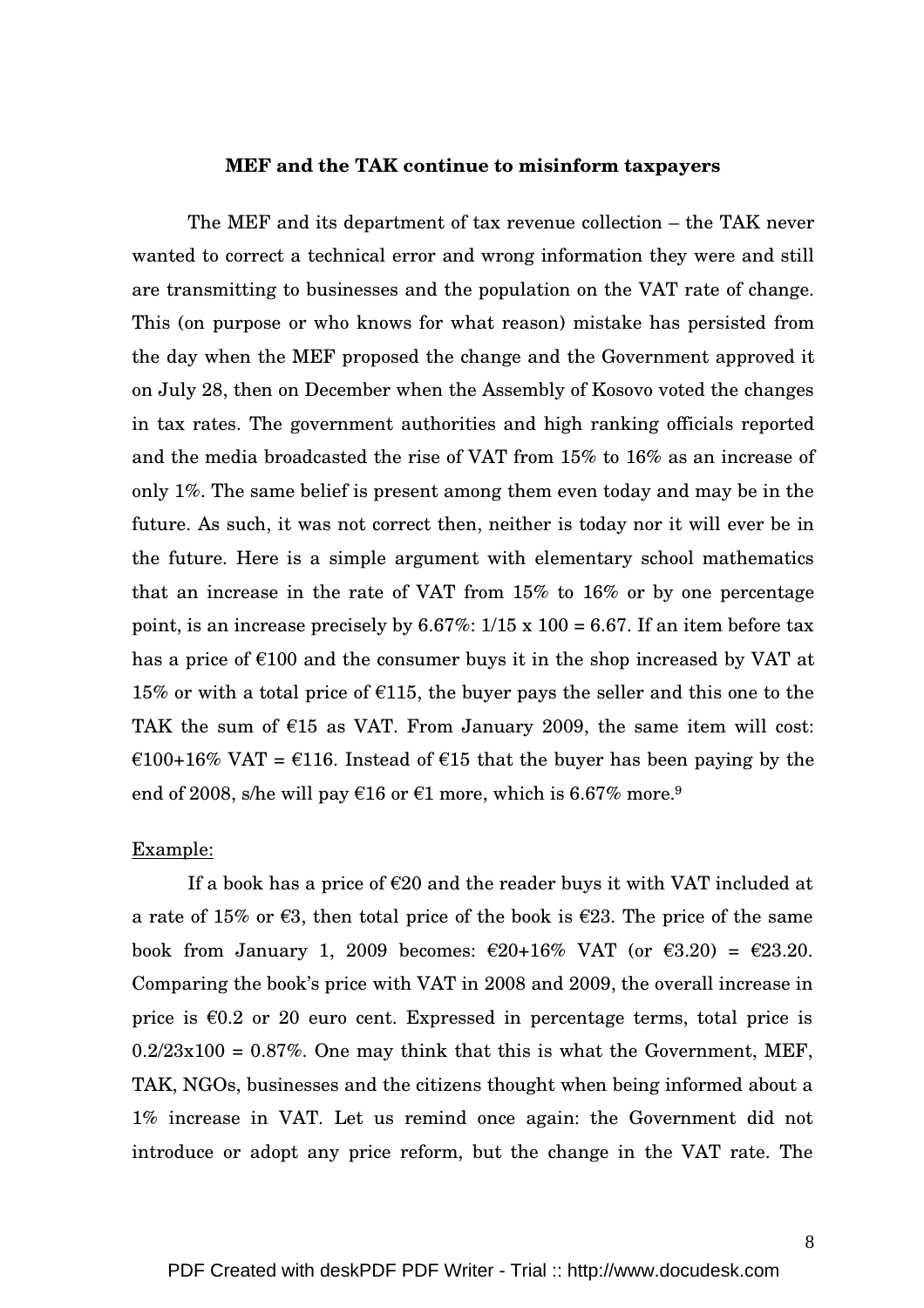Government is only interested in the tax rate of those products which from 15% has increased to 16%. What was this increase when implemented in the case of the book just mentioned? Instead of  $\epsilon$ 3, the TAK will now collect  $\epsilon$ 3.20 as a VAT, or  $0.2/3x100 = 6.67\%$  more. That is how much more the businesses will have to pay and how much more the TAK will collect. That is all about the "confusion" and irrational mathematics in calculating the rise in the VAT rate from 15% to 16%.

 Following the new VAT rate, a likely immediate increase in prices by 0.87% may force businesses to price their products higher because they will now pay an increased taxed by 6.67% to the state. Apart from this burden which will fall on consumers, businesses have two alternatives to cover the loss. One is to increase sales and reduce costs. The other would be to partially go in informal sector in order to survive competition in the market. Businesses typically strive to avoid paying or hide taxes, whereas the duty of tax authorities is to keep them in check and bring into formal sector. Kosovo has the highest share of informal sector in Europe. Given the "expertise" of the TAK, the MEF, their local advisors paid by USAID/Bearingpoint as contractors with no accountability whatsoever, it can be argued that in Kosovo there are more businesses paying taxes than the TAK deserves to be paid.

A logical question arises: why all these concerns for a technical error in calculation that the TAK continuously, on purpose or accidently, is selling to the media, businesses and the citizens? There is only one simple answer – the VAT is the main tax revenue for Kosovo's budget. In 2007, VAT accounted for 35% of all budget revenues. Yet, for 2009 it is projected to rise to 44%. The share of excise taxes in total budget revenues in 2007 was 21%. Although the MEF maintained that this indirect tax along with the VAT will cover the difference in revenues lost by lower rates of CIT and PIT, the contribution of the tax in question – the excise tax is projected to increase by only four percentage points to represent 25% of the 2009 Kosovo's budget revenues.<sup>10</sup> Since the VAT is the largest contributor to the budget, it should be viewed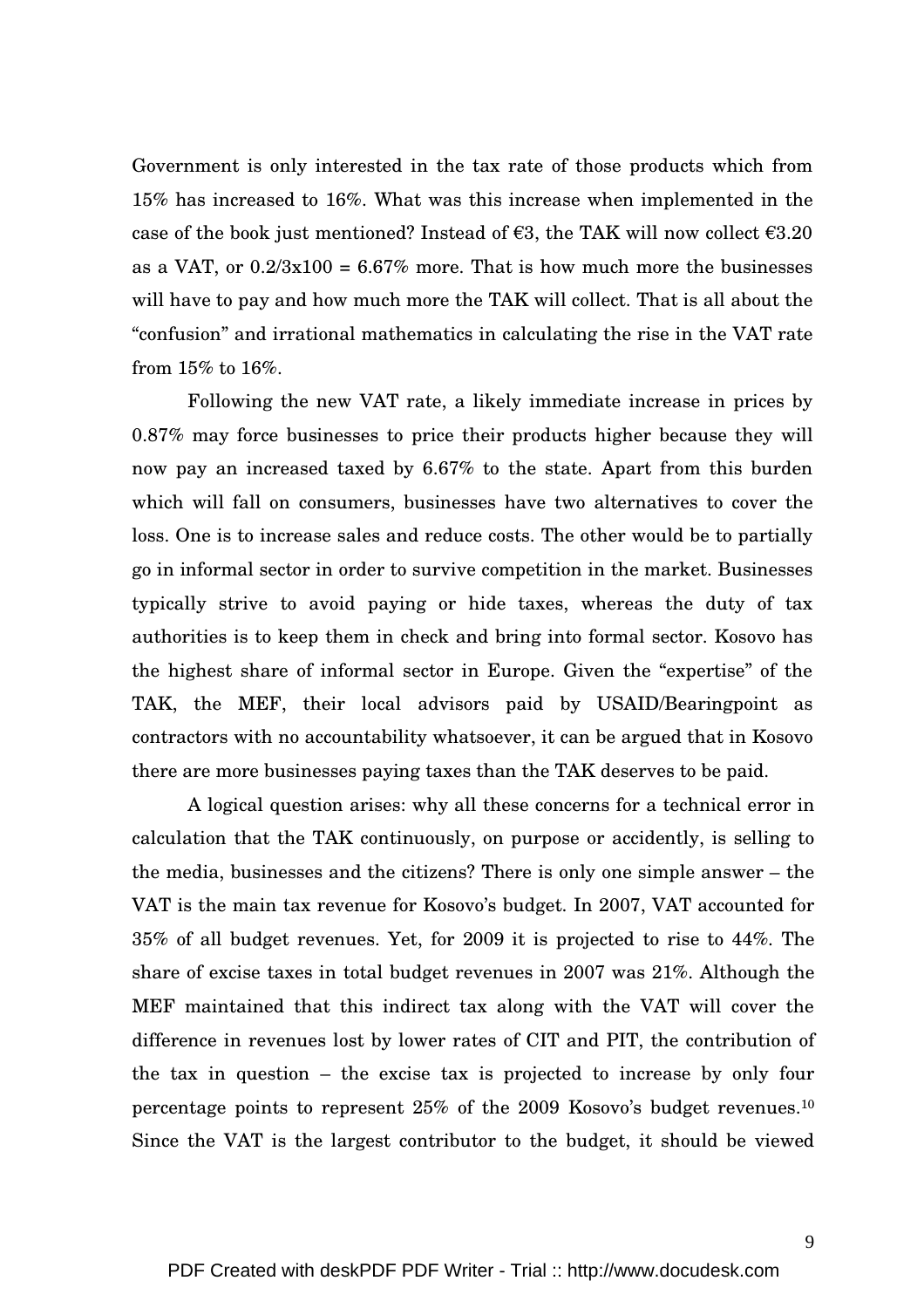from another perspective that deserves more attention. Kosovo's trade deficit is amazingly large where, the value of exports in 2007 covered only 10% of total imports, a figure projected to slightly improve to around 14% by the end of 2009. According to official data, foodstuffs and beverages dominate total value of imported goods, in the overwhelming majority of which VAT was collected. Taken the VAT revenues in total, over 85% of them were collected on imported with the rest on goods and services produced at home.<sup>11</sup>

Last but not least remark. The Government after approving the rise of VAT, signed the memorandum with the United Nations Development Programme (UNDP) to reach the Millennium Goals, an event which was given a great publicity in the media, in particular to one of the eight Millennium Goals – *to halve the proportion of people living in poverty line by 2015*. Despite the rhetoric by the Government itself to be deeply committed to this and the rest of the Goals, the new tax reform adopted involving the rise of VAT is the first step off the track or backwards in the short to medium term as the year 2015 is not far.

### **Conclusions and remarks**

 Tax reform in emerging democracies and transition economies often involves two scenarios preceding a faster consensus: first, poor expertise and practice in policy making characterized by knowledge constraints; and second, more professional and diversified thoughts enabling better decisions. The case of Kosovo's Government and the business community NGOs discussed in this article, is an example of the first scenario. When the thoughts are similar for complex issues such as tax reform without detailed analyses and profound justification for the final decision taken and put into operation, discrepancies emerging from actual results and those expected, to a large extent can be blamed on how policy reforms were prepared and adopted. Business associations do not seem to sufficiently defend the interests of the entities they represent, except talking about the problems and make superficial proposals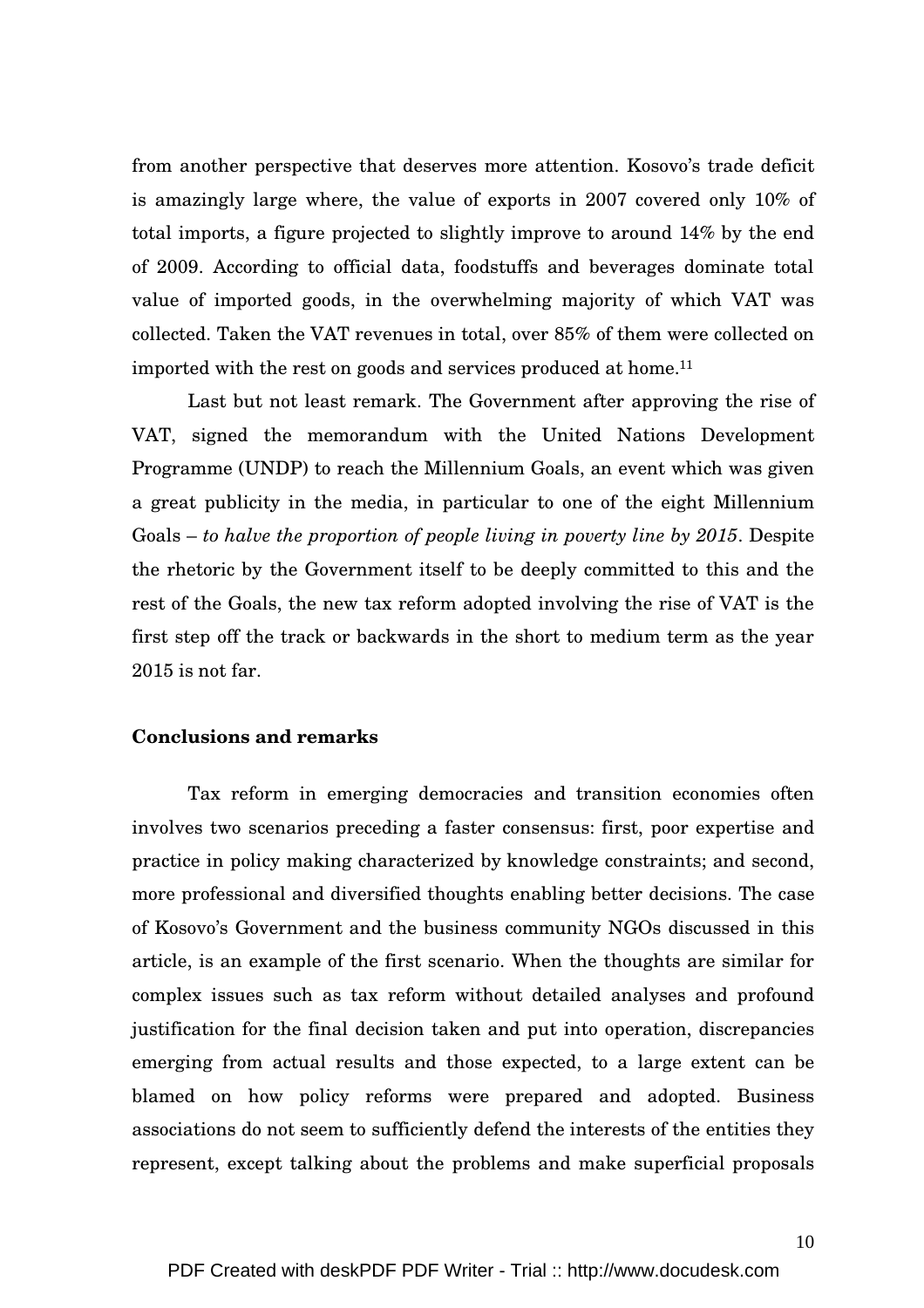instead of more active lobbying to exercise pressure to the Government for their demands. It is not quite clear whose interests the Government is defending in economic affairs when it has conflicting objectives in tax policy reform. As the decision to rise the VAT rate was centralized and ignored concerns of small businesses and the consumers, so is the determination of few larger businesses with direct ties to the Government to lower the rates of CIT and PIT – to centralize the power in the hands of the few or a tiny small group interest by marginalizing and pushing into deeper poverty the army of the unemployed and the poor.

 Tax reform in Kosovo is more difficult to be designed, implemented, monitored and measure their expected impacts. If the system has a limited number of taxes in place, a thorough and detailed investigation which tax rates to lower and/or increase is not an easy decision to be made when it requires a consensus between the players involved and affected. It is more preferable if the decision to reform is dependent on what attainable goals wants to reach with available resources. The goals should be distinguished from desires or emotional feelings and the likely effect what actual system in operation can have.

Changes in tax rates for a certain development direction are an easy task of the Government. However, there is one task still remaining a significant challenge for the Government itself and that is, improving the TAK's performance. Kosovo is in the process of becoming the newest member of the IMF and subsequently of the World Bank. The IMF's remarks addressed to the Government about urgent improvements in the TAK's efficiency were not ignored. And what improvements occurred since then until the tax reform entered into force nine months later? The TAK increased "efficiency" in another segments – it continued to misinform the taxpayers about the amount of money they have to pay after increasing the VAT rate from 15% to 16%. A change between percentages indicates ratios, not differences.